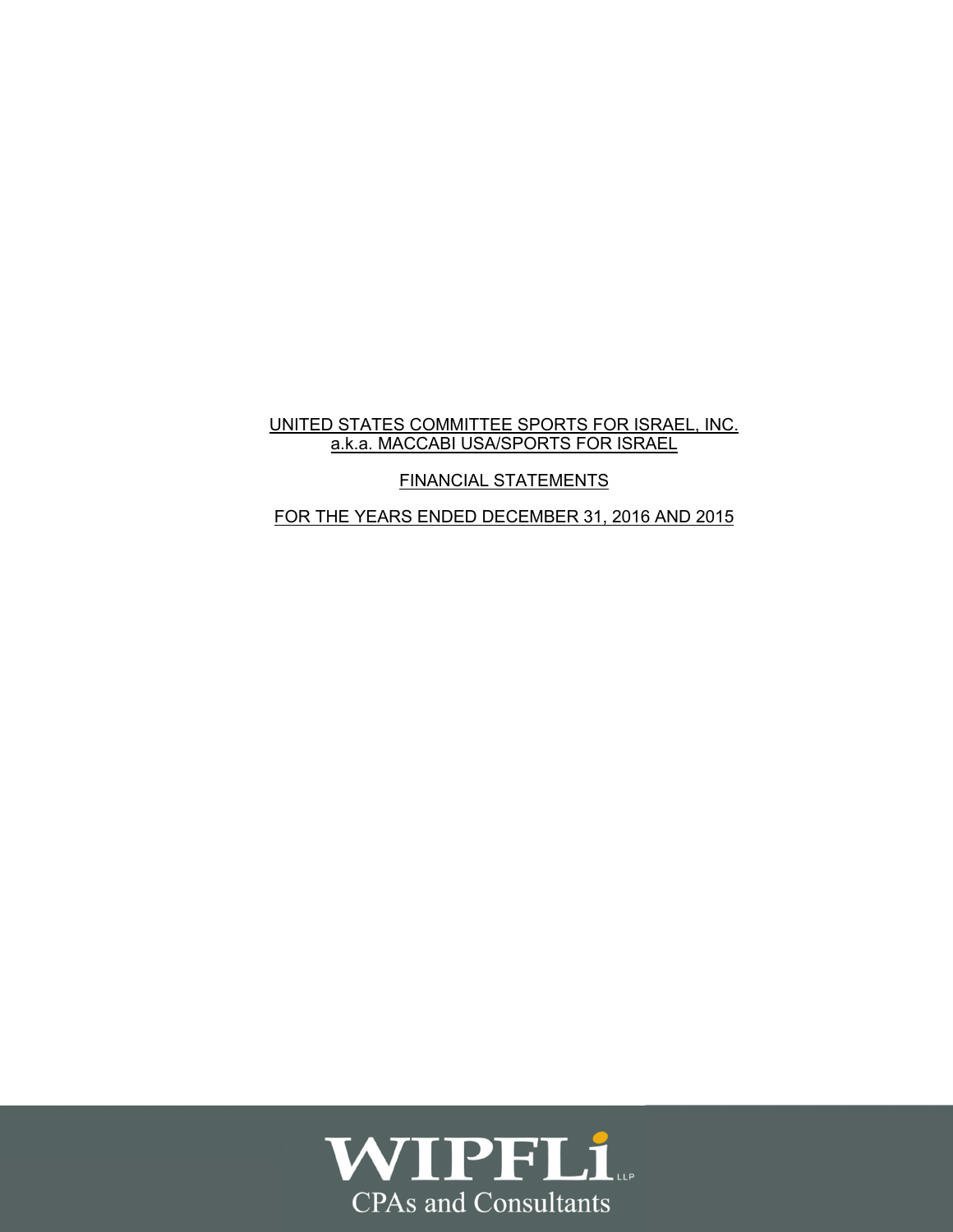# UNITED STATES COMMITTEE SPORTS FOR ISRAEL, INC. a.k.a MACCABI USA/SPORTS FOR ISRAEL

# TABLE OF CONTENTS

|                                         | Page    |
|-----------------------------------------|---------|
| INDEPENDENT AUDITOR'S REPORT            | $1 - 2$ |
| FINANCIAL STATEMENTS                    |         |
| <b>Statements of Financial Position</b> | 3       |
| <b>Statements of Activities</b>         | $4 - 5$ |
| <b>Statements of Cash Flows</b>         | 6       |
| Notes to Financial Statements           | 7 - 12  |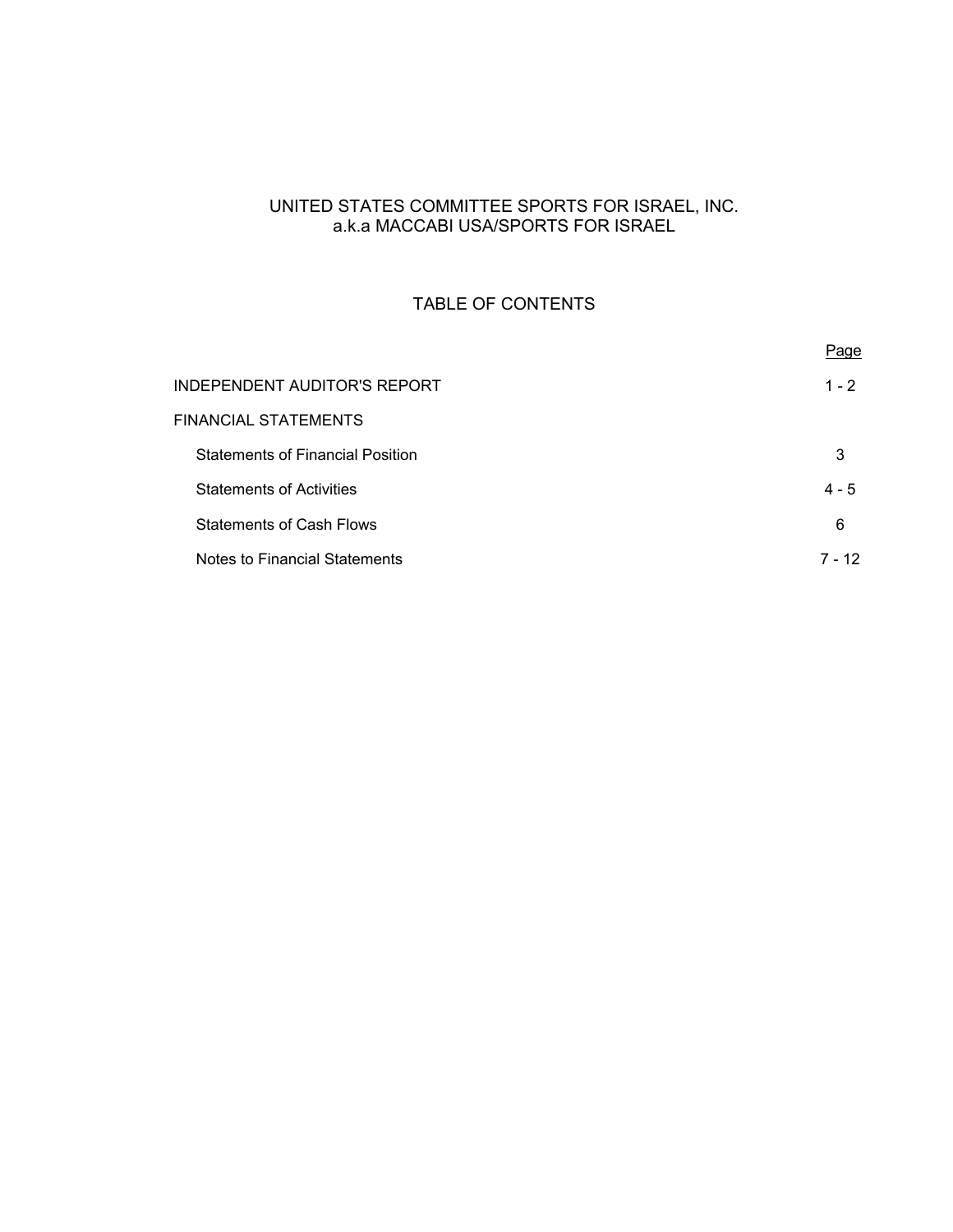

## INDEPENDENT AUDITOR'S REPORT

To the Board of Directors United States Committee Sports for Israel, Inc. Philadelphia, Pennsylvania

### **Report on the Financial Statements**

We have audited the accompanying financial statements of United States Committee Sports for Israel, Inc. (a nonprofit organization) which comprise the statements of financial position as of December 31, 2016 and 2015 and the related statements of activities, and cash flows for the years then ended, and the related notes to the financial statements.

### **Management's Responsibility for the Financial Statements**

Management is responsible for the preparation and fair presentation of these financial statements in accordance with accounting principles generally accepted in the United States; this includes the design, implementation, and maintenance of internal control relevant to the preparation and fair presentation of financial statements that are free from material misstatement, whether due to fraud or error.

#### **Auditor's Responsibility**

Our responsibility is to express an opinion on these financial statements based on our audits. We conducted our audits in accordance with auditing standards generally accepted in the United States. Those standards require that we plan and perform the audit to obtain reasonable assurance about whether the financial statements are free of material misstatement.

An audit involves performing procedures to obtain audit evidence about the amounts and disclosures in the financial statements. The procedures selected depend on the auditor's judgment, including the assessment of the risks of material misstatement of the financial statements, whether due to fraud or error. In making those risk assessments, the auditor considers internal control relevant to the entity's preparation and fair presentation of the financial statements in order to design audit procedures that are appropriate in the circumstances, but not for the purpose of expressing an opinion on the effectiveness of the entity's internal control. Accordingly, we express no such opinion. An audit also includes evaluating the appropriateness of accounting policies used and the reasonableness of significant accounting estimates made by management, as well as evaluating the overall presentation of the financial statements.

We believe that the audit evidence we have obtained is sufficient and appropriate to provide a basis for our audit opinion.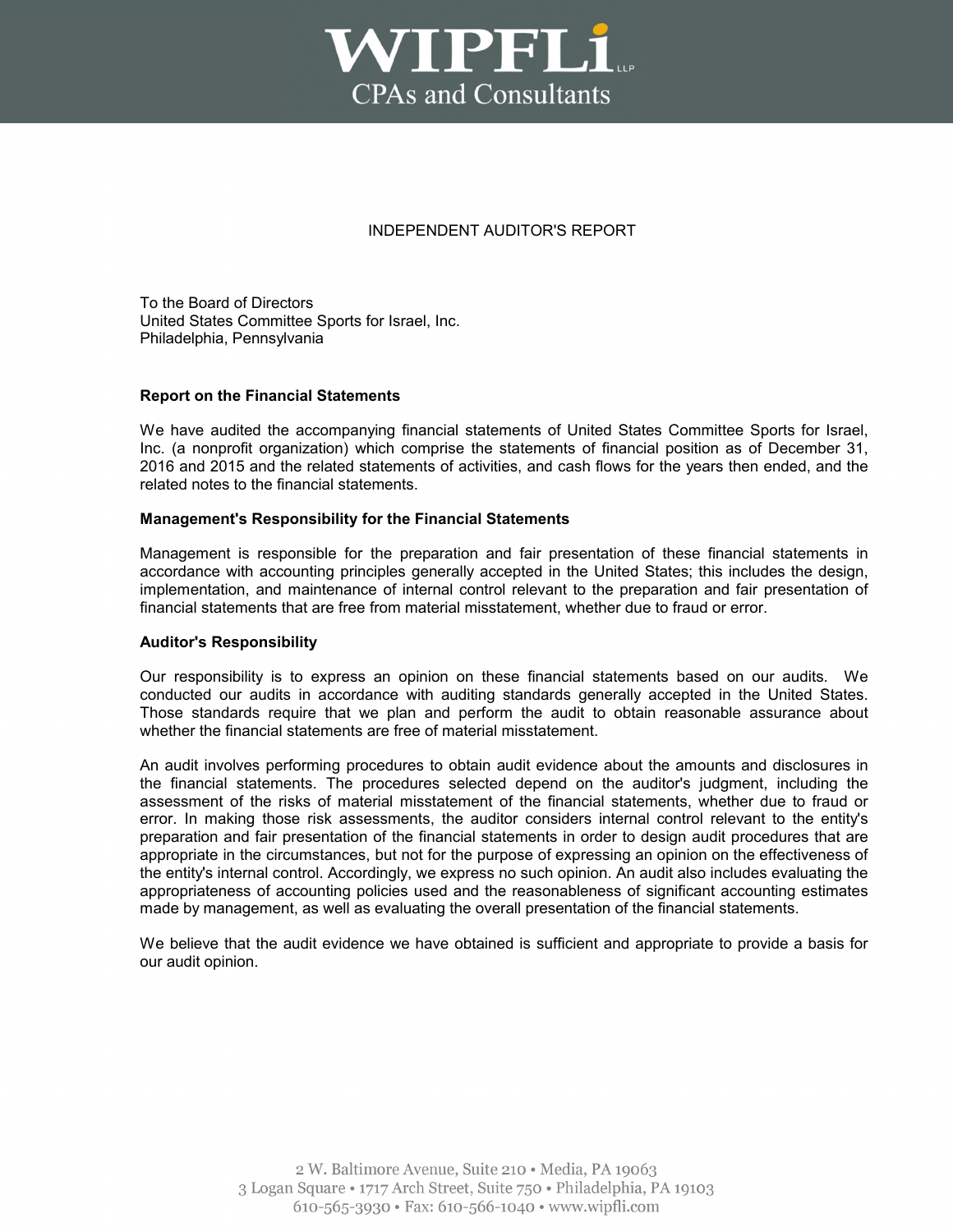## **Opinion**

In our opinion, the financial statements referred to above present fairly, in all material respects, the financial position of United States Committee Sports for Israel, Inc. as of December 31, 2016 and 2015 and the change in its net assets and its cash flows for the years then ended, in accordance with accounting principles generally accepted in the United States.

Wipfli LLP

Philadelphia, Pennsylvania November 13, 2017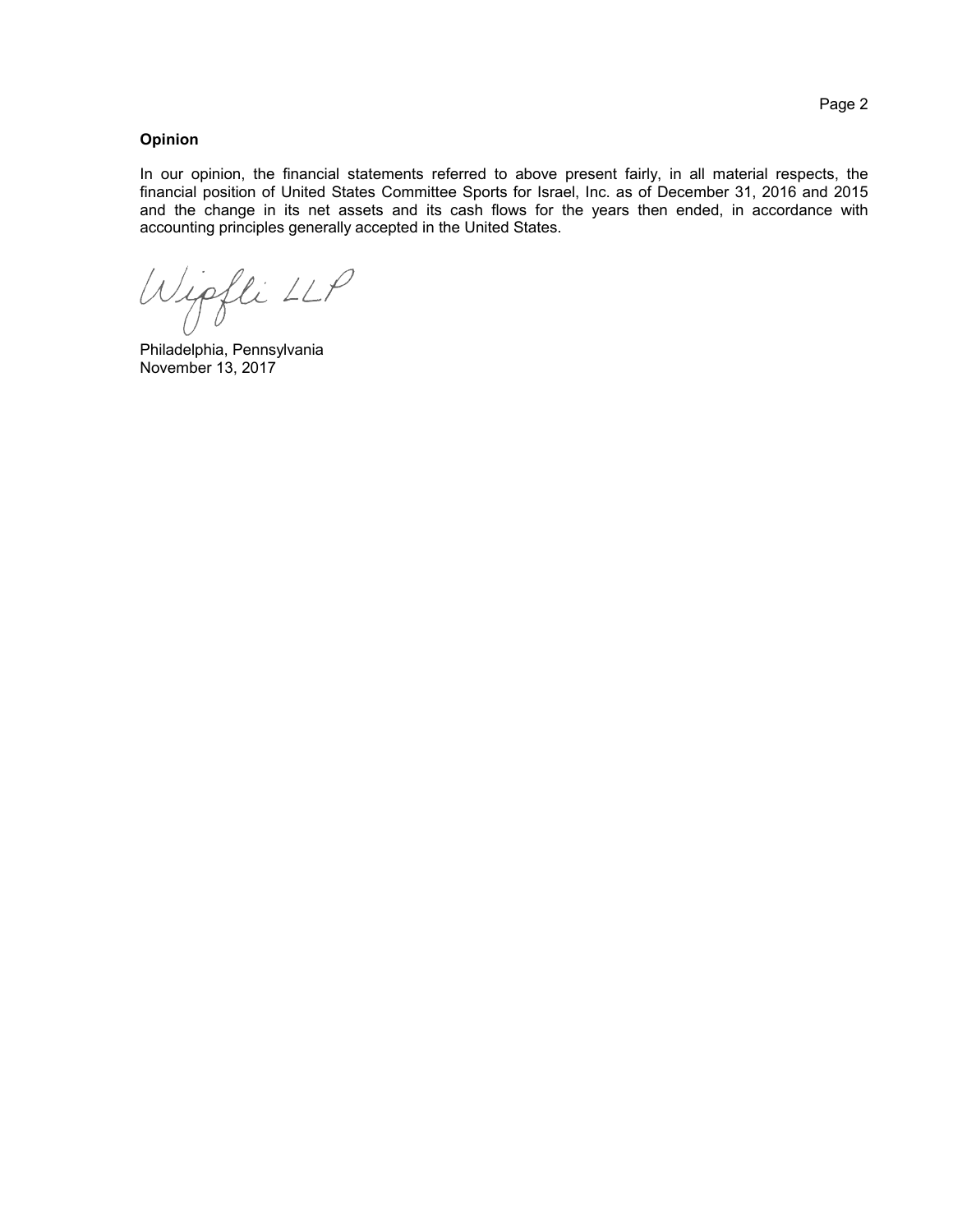# UNITED STATES COMMITTEE SPORTS FOR ISRAEL, INC. a.k.a MACCABI USA/SPORTS FOR ISRAEL STATEMENTS OF FINANCIAL POSITION

|                           | DECEMBER 31,  |      |           |
|---------------------------|---------------|------|-----------|
|                           | 2016          | 2015 |           |
|                           |               |      |           |
|                           |               |      |           |
| <b>ASSETS</b>             |               |      |           |
|                           |               |      |           |
| Cash and cash equivalents | \$<br>576,387 | \$   | 954,487   |
| Accounts receivable - net | 12,141        |      | 210,296   |
| Promises to give - net    | 221,776       |      | 424,796   |
| Prepaid expenses          | 2,400,167     |      | 158,389   |
| <b>Israel Bonds</b>       | 6,000         |      | 7,000     |
| Fixed assets, net         | 8,950         |      | 26,634    |
| <b>TOTAL ASSETS</b>       | 3,225,421     | S    | 1,781,602 |

# LIABILITIES AND NET ASSETS

| <b>LIABILITIES</b>                    |               |      |            |
|---------------------------------------|---------------|------|------------|
| Accounts payable and accrued expenses | \$<br>148,792 | - \$ | 458,736    |
| Deferred revenue                      | 1,816,923     |      | 27,492     |
| <b>Total Liabilities</b>              | 1,965,715     |      | 486,228    |
| <b>NET ASSETS</b>                     |               |      |            |
| Unrestricted                          | (916, 834)    |      | (176, 872) |
| <b>Temporarily restricted</b>         | 2,176,540     |      | 1,472,246  |
| <b>Total Net Assets</b>               | 1,259,706     |      | 1,295,374  |
| TOTAL LIABILITIES AND NET ASSETS      | 3,225,421     | S    | 1,781,602  |

The accompanying Notes are an integral part of these statements.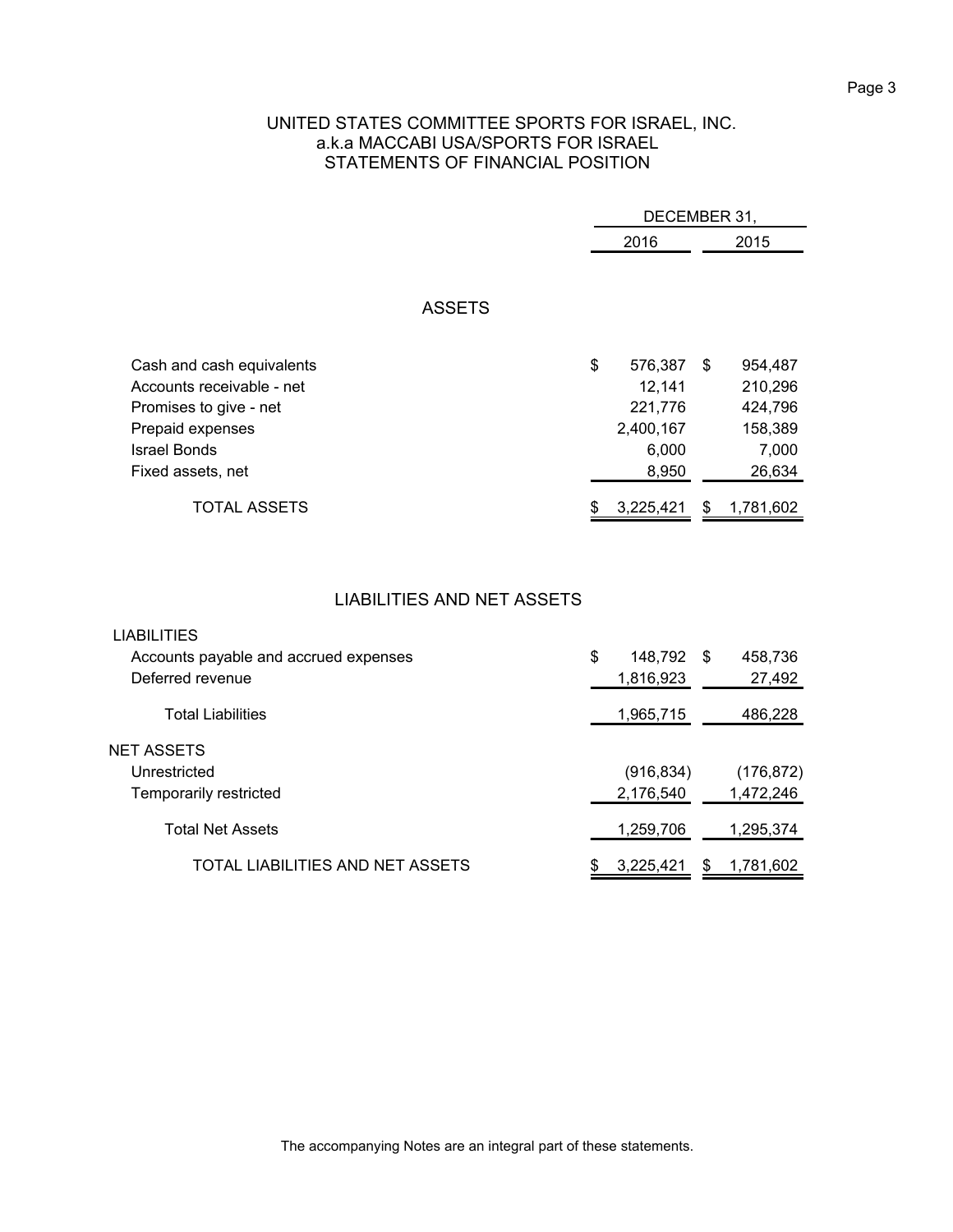# UNITED STATES COMMITTEE SPORTS FOR ISRAEL, INC. a.k.a. MACCABI USA/SPORTS FOR ISRAEL STATEMENT OF ACTIVITIES FOR THE YEAR ENDED DECEMBER 31, 2016

|                                      |                     | TEMPORARILY       |              |
|--------------------------------------|---------------------|-------------------|--------------|
|                                      | <b>UNRESTRICTED</b> | <b>RESTRICTED</b> | <b>TOTAL</b> |
| SUPPORT AND REVENUE                  |                     |                   |              |
| Program revenues                     | \$<br>28,921        | \$                | \$<br>28,921 |
| Contributions                        |                     |                   |              |
| Support of games                     |                     | 700,738           | 700,738      |
| General                              | 632,671             |                   | 632,671      |
| Special events - net                 | 377,681             |                   | 377,681      |
| Direct mail                          |                     | 105,369           | 105,369      |
| Board member dues                    | 61,000              |                   | 61,000       |
| Interest                             | 260                 |                   | 260          |
| In-kind                              | 10,152              |                   | 10,152       |
| Net assets released from restriction | 101,813             | (101, 813)        |              |
| <b>Total Support and Revenue</b>     | 1,212,498           | 704,294           | 1,916,792    |
| <b>FUNCTIONAL EXPENSES</b>           |                     |                   |              |
| Program services                     | 961,977             |                   | 961,977      |
| Management and general               | 596,266             |                   | 596,266      |
| Fundraising                          | 394,217             |                   | 394,217      |
| <b>Total Functional Expenses</b>     | 1,952,460           |                   | 1,952,460    |
| <b>CHANGE IN NET ASSETS</b>          | (739, 962)          | 704,294           | (35,668)     |
| NET ASSETS - BEGINNING OF YEAR       | (176, 872)          | 1,472,246         | 1,295,374    |
| NET ASSETS - END OF YEAR             | (916, 834)          | 2,176,540<br>\$   | 1,259,706    |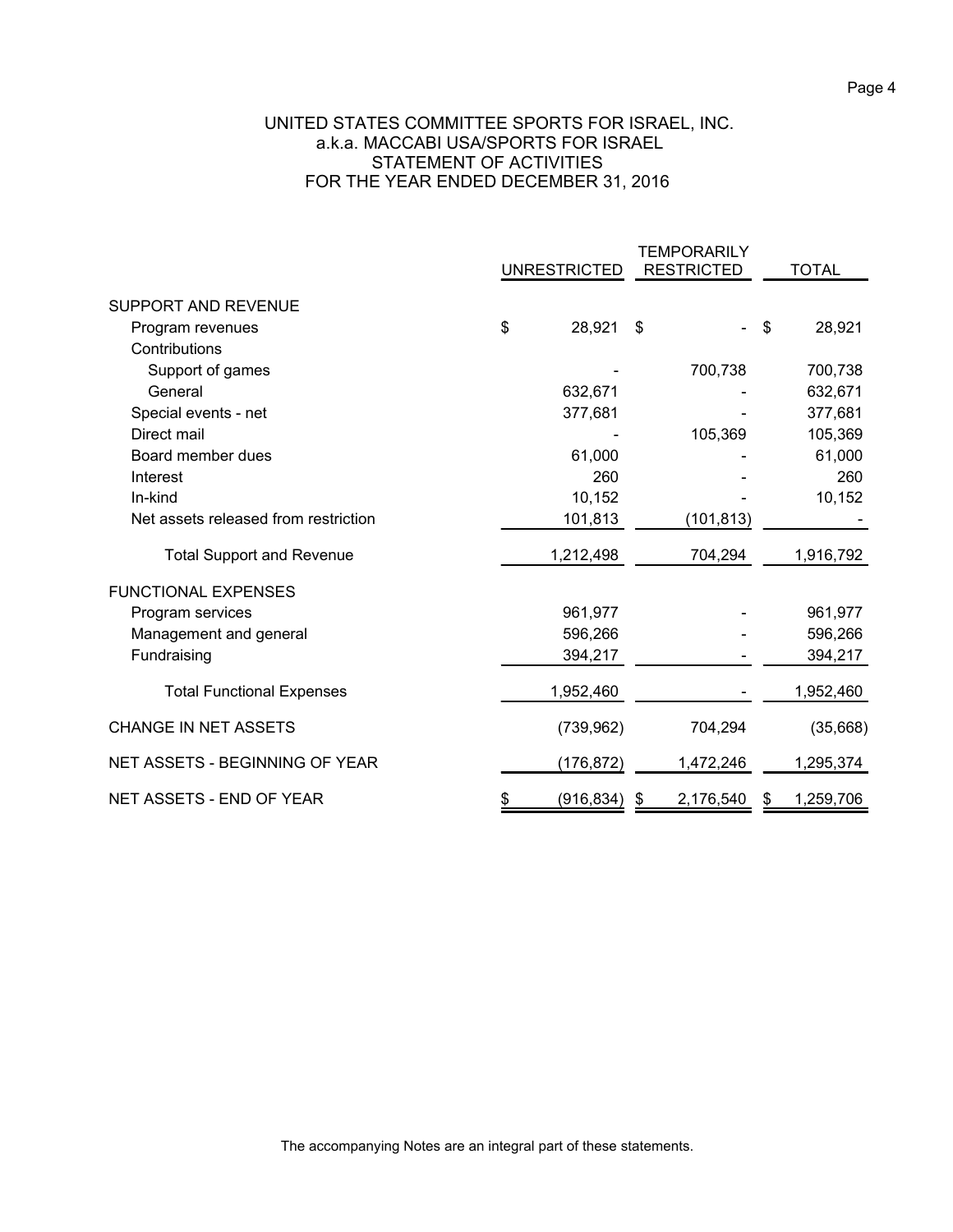# UNITED STATES COMMITTEE SPORTS FOR ISRAEL, INC. a.k.a. MACCABI USA/SPORTS FOR ISRAEL STATEMENT OF ACTIVITIES FOR THE YEAR ENDED DECEMBER 31, 2015

|                                      |                     | TEMPORARILY       |                 |
|--------------------------------------|---------------------|-------------------|-----------------|
|                                      | <b>UNRESTRICTED</b> | <b>RESTRICTED</b> | <b>TOTAL</b>    |
| <b>SUPPORT AND REVENUE</b>           |                     |                   |                 |
| Program revenues                     | \$<br>3,094,198     | \$                | \$<br>3,094,198 |
| Contributions                        |                     |                   |                 |
| Support of games                     |                     | 246,403           | 246,403         |
| General                              | 1,145,298           |                   | 1,145,298       |
| Special events - net                 | 382,395             |                   | 382,395         |
| Direct mail                          |                     | 146,088           | 146,088         |
| Board member dues                    | 25,790              |                   | 25,790          |
| Interest                             | 569                 |                   | 569             |
| In-kind                              | 27,123              |                   | 27,123          |
| Net assets released from restriction | 132,698             | (132, 698)        |                 |
| <b>Total Support and Revenue</b>     | 4,808,071           | 259,793           | 5,067,864       |
| <b>FUNCTIONAL EXPENSES</b>           |                     |                   |                 |
| Program services                     | 3,756,274           |                   | 3,756,274       |
| Management and general               | 541,823             |                   | 541,823         |
| Fundraising                          | 308,096             |                   | 308,096         |
| <b>Total Functional Expenses</b>     | 4,606,193           |                   | 4,606,193       |
| <b>CHANGE IN NET ASSETS</b>          | 201,878             | 259,793           | 461,671         |
| NET ASSETS - BEGINNING OF YEAR       | (378, 750)          | 1,212,453         | 833,703         |
| NET ASSETS - END OF YEAR             | \$<br>(176, 872)    | 1,472,246<br>\$   | 1,295,374       |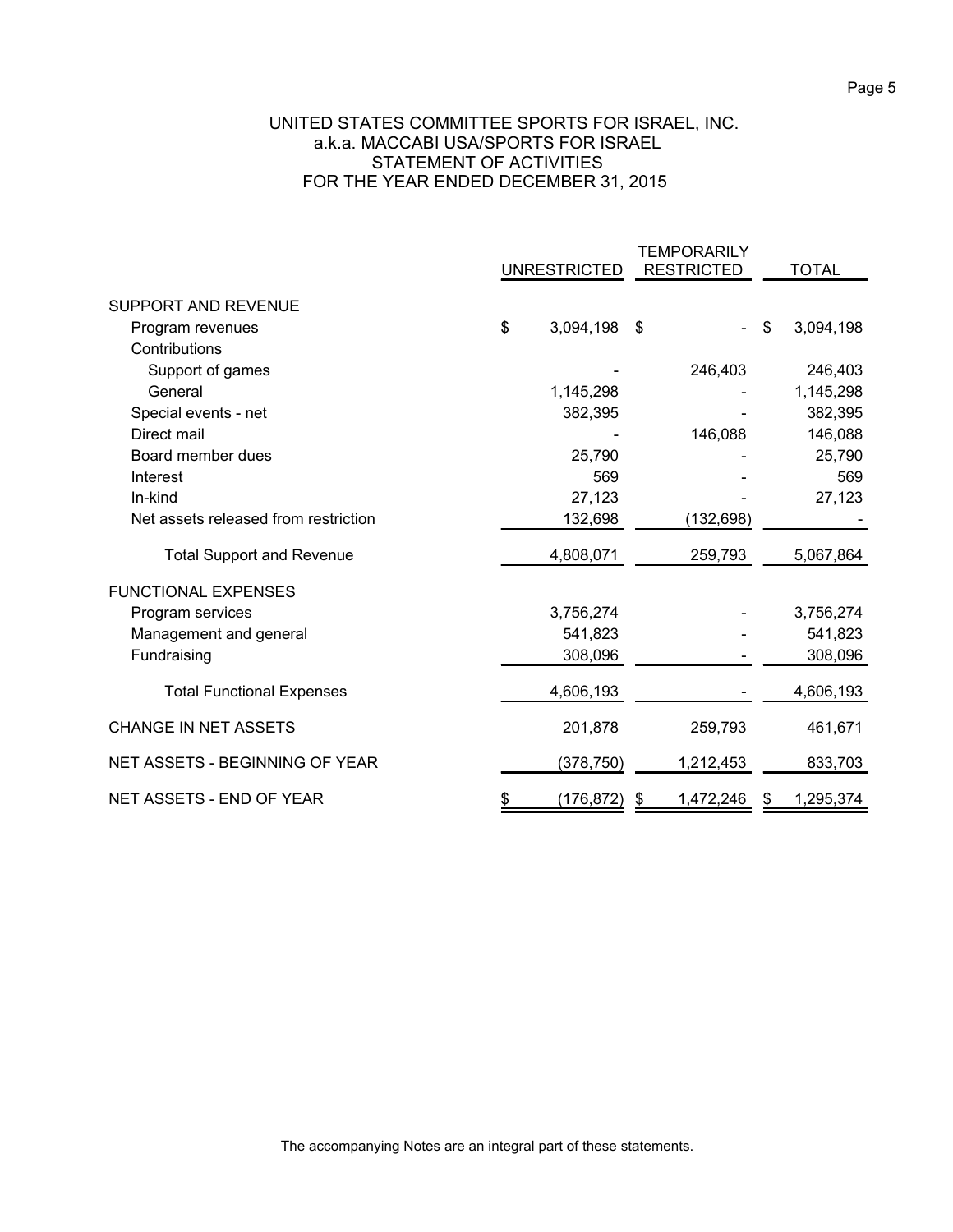# UNITED STATES COMMITTEE SPORTS FOR ISRAEL, INC. a.k.a. MACCABI USA/SPORTS FOR ISRAEL STATEMENTS OF CASH FLOWS

|                                                                                                          | FOR THE YEARS ENDED<br>DECEMBER 31, |               |    |            |
|----------------------------------------------------------------------------------------------------------|-------------------------------------|---------------|----|------------|
|                                                                                                          |                                     | 2016          |    | 2015       |
| CASH FLOWS FROM OPERATING ACTIVITIES                                                                     |                                     |               |    |            |
| Change in net assets                                                                                     | \$                                  | $(35,668)$ \$ |    | 461,671    |
| Adjustments to reconcile change in net assets to net cash<br>provided by (used in) operating activities: |                                     |               |    |            |
| Depreciation                                                                                             |                                     | 17,684        |    | 19,513     |
| Provision for (recovery of) doubtful accounts                                                            |                                     | 29,500        |    | (7, 550)   |
| (Increase) decrease in assets:                                                                           |                                     |               |    |            |
| Accounts receivable                                                                                      |                                     | 198,155       |    | (210, 296) |
| Promises to give                                                                                         |                                     | 173,520       |    | (182, 310) |
| Prepaid expenses                                                                                         |                                     | (2,241,778)   |    | 203,395    |
| Increase (decrease) in liabilities:                                                                      |                                     |               |    |            |
| Accounts payable and accrued expenses                                                                    |                                     | (309, 944)    |    | 374,897    |
| Deferred revenue                                                                                         |                                     | 1,789,431     |    | 16,452     |
| Net Cash Provided by (Used in) Operating Activities                                                      |                                     | (379, 100)    |    | 675,772    |
| CASH FLOWS FROM INVESTING ACTIVITIES                                                                     |                                     |               |    |            |
| Sale of investment securities                                                                            |                                     | 1,000         |    | 25,000     |
| Purchase of fixed assets                                                                                 |                                     |               |    | (1, 151)   |
|                                                                                                          |                                     |               |    |            |
| Net Cash Provided by Investing Activities                                                                |                                     | 1,000         |    | 23,849     |
| NET INCREASE (DECREASE) IN CASH AND CASH EQUIVALENTS                                                     |                                     | (378, 100)    |    | 699,621    |
| CASH AND CASH EQUIVALENTS - BEGINNING OF YEAR                                                            |                                     | 954,487       |    | 254,866    |
| CASH AND CASH EQUIVALENTS - END OF YEAR                                                                  |                                     | 576,387       | \$ | 954,487    |
| SUPPLEMENTAL DISCLOSURE OF CASH FLOW INFORMATION                                                         |                                     |               |    |            |
| CASH PAID DURING THE YEARS FOR:<br>Interest                                                              | \$                                  | 5,296         | S  |            |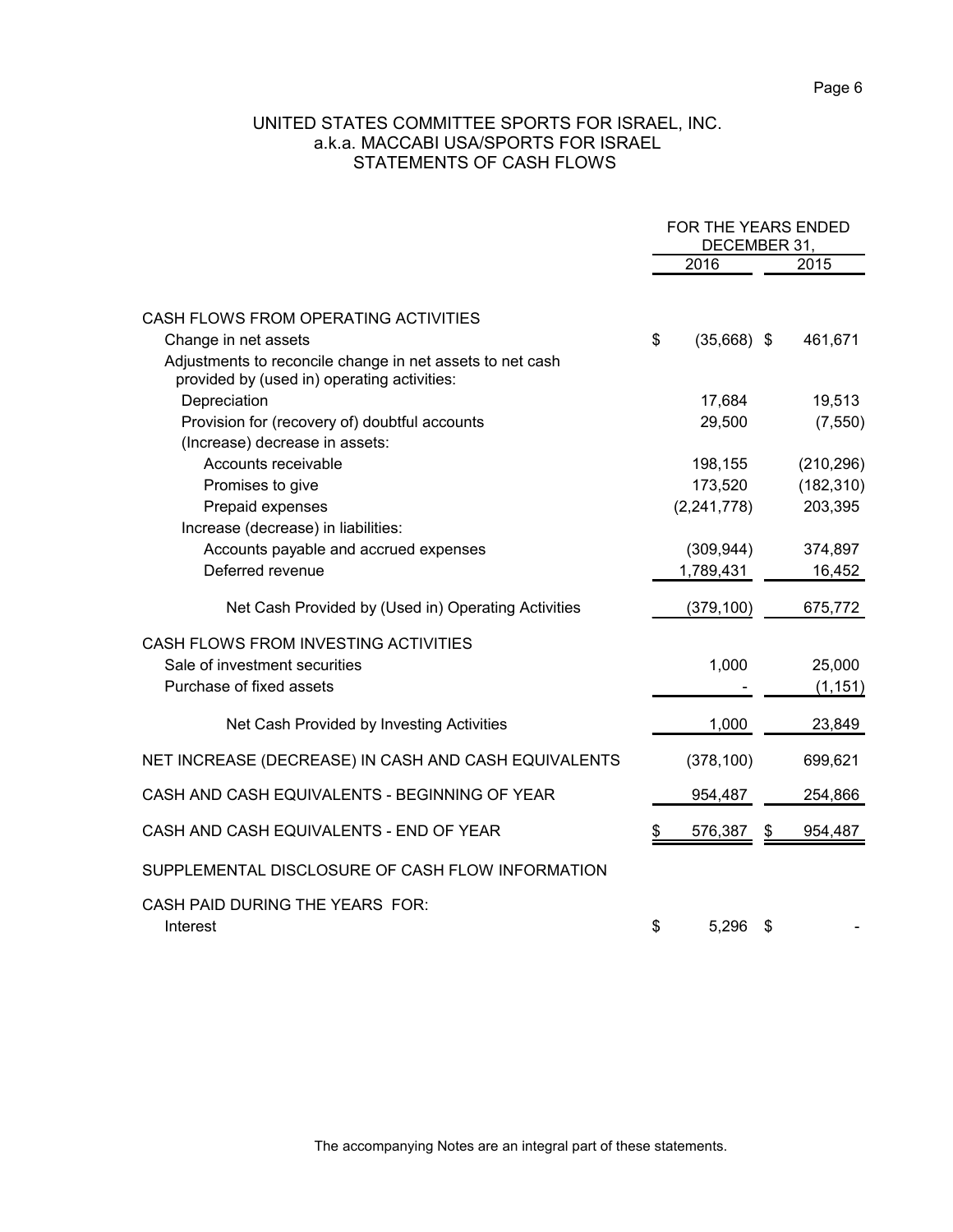#### NOTE A - Nature of Organization and Significant Accounting Policies

United States Committee Sports for Israel, Inc., (the Organization) also known as Maccabi USA/Sports for Israel, is the official sponsor of the United States team to the World Maccabiah Games in Israel, as well as other international Maccabi Games in Latin America, Australia, and Europe. Each team is comprised of Jewish athletes from the USA who represent their country in athletic competition and learn about the Jewish culture and heritage in the host country where the Games take place. It is the unique combination of sports and history that allows Maccabi USA to change the lives of all who participate in the Games. Athletes leave the competition with a feeling of accomplishment for their athletic ability, great new friends from around the world and most important, a sense of pride for their unique culture and heritage. They feel a special connection with their fellow Jews from around the world and a strong connection to the State of Israel.

We distinguish ourselves by:

- Sponsoring the United States Team to the World Maccabiah Games
- Supporting programs such as the JCC Maccabi Games which introduce American Jewish youth to their heritage by sponsoring sports-related programs and activities.
- Supporting programs that enhance participation of American Jewish youth with their brethren throughout the world.
- Supporting athletic facilities and programs in Israel.
- Being a member of Maccabi World Union and worldwide Maccabi movement.

To further its mission, Maccabi USA/Sports for Israel lends support to the Maccabi World Union, Project Tikvah, The Wingate Institute, Israel Sport Center for Disabled, Israel's Special Olympics and Paralympics teams, the International Jewish Sport Hall of Fame and Israel's Olympic athletes.

An adjunct member of the Conference of Presidents of Major Jewish Organizations, Maccabi USA/Sports for Israel is one of 50 territorial representatives of Maccabi World Union, the international governing organization. Maccabi World Union has a membership of more than 400,000, making it the largest Jewish membership organization in the world. The Maccabi movement, with ties to the ideals of Zionism and named for Judah (The Hammer) Maccabee, symbolizes Jewish excellence in sport.

The Organization is supported primarily through contributions and program revenues associated with the athletic games.

Basis of Presentation - The accompanying financial statements have been prepared on the accrual basis of accounting. The Organization reports information regarding its financial position and activities according to three classes of net assets: unrestricted net assets, temporarily restricted net assets, and permanently restricted net assets. There were no permanently restricted net assets as of December 31, 2016 and 2015.

Use of Estimates - The preparation of financial statements in conformity with accounting principles generally accepted in the United States of America requires management to make estimates and assumptions that affect certain reported amounts and disclosures. Accordingly, actual results could differ from those estimates.

Cash and Cash Equivalents - The Organization considers all short-term instruments purchased with an original maturity of three months or less to be cash equivalents.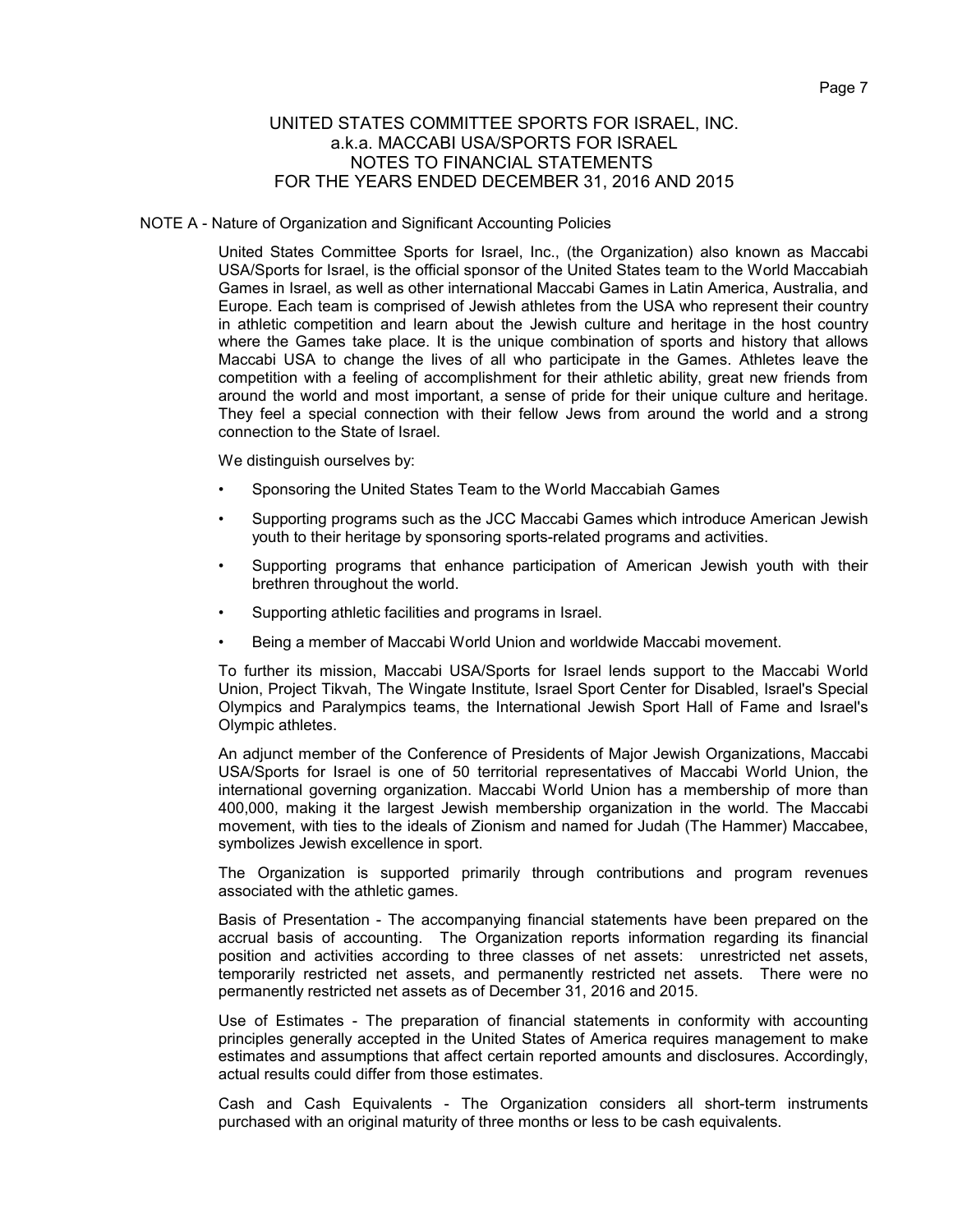#### NOTE A - Nature of Organization and Significant Accounting Policies - continued

Accounts Receivable - Accounts receivable are stated at the amount management expects to collect from outstanding balances. Management provides for probable uncollectible amounts through a charge to operations and a credit to the allowance for doubtful accounts based on its assessment of the current status of individual accounts. Balances that are still outstanding after management has used reasonable collection efforts are written off through a charge to the allowance and a credit to accounts receivable. There was no allowance for doubtful accounts as of December 31, 2016 and 2015.

Promises to Give - Unconditional promises to give are recognized as revenues in the period received and as assets, decreases of liabilities, or expenses, depending on the form of the benefits received. Promises to give are recorded at net realizable value. Generally accepted accounting principles require promises to give that are expected to be collected in future years to be recorded at the present value of the estimated future cash flows. Additionally, uncollected promises to give are recorded net of estimated allowances for uncollectible amounts. The allowance for doubtful accounts was \$105,394 and \$75,894 as of December 31, 2016 and 2015, respectively.

Conditional promises to give are recognized when the conditions on which they depend are substantially met.

Fixed Assets - Fixed assets are recorded at cost and are depreciated over their estimated useful lives using the straight-line method.

**Years** 

| Leasehold improvements            | Life of lease |
|-----------------------------------|---------------|
| Furniture, fixtures and equipment |               |
| Computer software                 |               |

Minor additions and repairs are expensed in the year incurred. Major additions and repairs are capitalized and depreciated over their useful lives.

Contributions - Contributions, including unconditional promises to give, are recognized as revenue in the period the promise is received. Contributions that are restricted by the donor are reported as increases in temporarily or permanently restricted net assets depending upon the nature of the restrictions. When a restriction expires (that is, when a stipulated time restriction ends or the purpose of the restriction is accomplished), temporarily restricted net assets are transferred to unrestricted net assets.

Revenue Recognition - Program revenue includes fees and related amounts paid by athletes to participate in the various Maccabi games. These revenues are recognized in the year in which the game is held. Accordingly, amounts received in advance are deferred until the event occurs.

In-Kind Contributions - The Organization recognizes donated services, if any, that create or enhance nonfinancial assets or that require specialized skills, are provided by individuals possessing those skills, and would typically need to be purchased if not provided by donation. Contributed services, consisting of legal services, for the years ended December 31, 2016 and 2015 totaled \$10,152 and \$27,123, respectively. In addition, the Organization received donated services from a variety of unpaid volunteers who make significant contributions of their time in conjunction with programs and support services, which do not meet the recognition criteria described above and accordingly have not been reflected in the accompanying financial statements.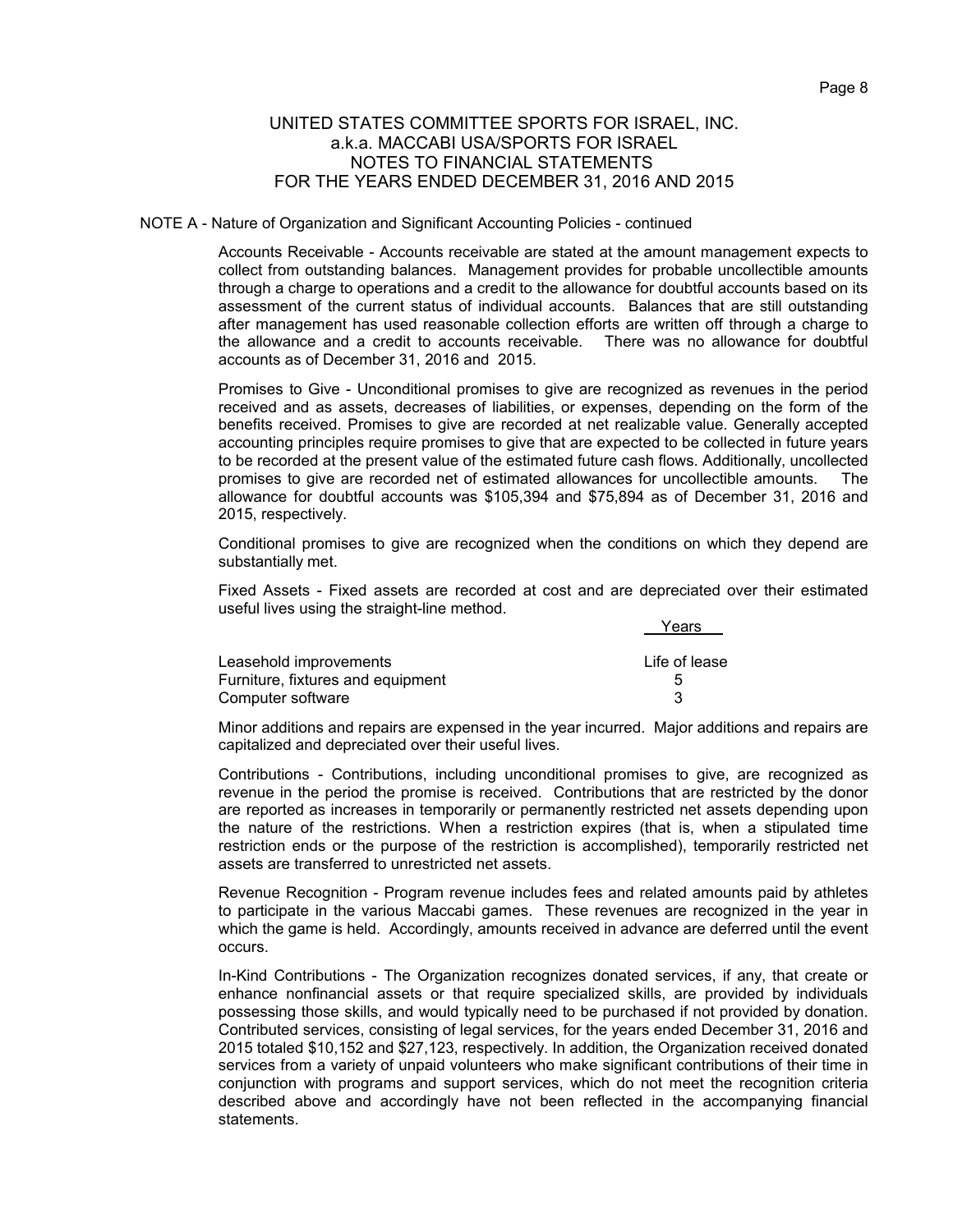#### NOTE A - Nature of Organization and Significant Accounting Policies - continued

Investments - The Organization reports investments in marketable securities at fair value. Fair value is defined as the price that would be received to sell an asset or paid to transfer a liability in an orderly transaction between market participants at the measurement date. Accounting standards set a framework for measuring fair value using a three-tier hierarchy based on the extent to which inputs used in measuring fair value are observable in the market.

Level 1: Quoted prices in active markets for identical assets or liabilities.

Level 2: Observable inputs other than Level 1 prices such as quoted prices for similar assets or liabilities, quoted prices in markets that are not active, or inputs (interest rates, currency exchange rates, commodity rates and yield curves) that are observable or corroborated by observable market data for substantially the full term of the assets or liabilities.

Level 3: Inputs that are not observable in the market and reflect management's judgment about the assumptions that market participants would use in pricing the asset or liability.

The following table sets forth by level, within the fair value hierarchy, the Organization's investments at fair value as of December 31, 2016:

| <b>Type</b>  | Level 2 |
|--------------|---------|
| Israel Bonds | 6.000   |

The following table sets forth by level, within the fair value hierarchy, the Organization's investments at fair value as of December 31, 2015:

| <b>Type</b>         | Level 2 |
|---------------------|---------|
| <b>Israel Bonds</b> | 7.000   |

The fair value of bonds (Level 2 inputs) is estimated as the present value of expected future cash inflows, taking into account (1) the type of security, its terms, and any underlying collateral, (2) the seniority level of the debt security, and (3) quotes received from brokers and pricing services. Significant inputs utilized by brokers and pricing services include the probability of default for debt securities, the estimated prepayment rate, and the projected yield based on estimated future market rates for similar securities.

Income Taxes - The Organization is exempt from federal and state income taxes under Section 501(c)(3) of the Internal Revenue Code and similar state provisions. The Organization is not classified as a private foundation. The Organization's Federal Form 990, Return of Organization Exempt From Income Tax, for fiscal 2013, 2014, 2015 and 2016 are subject to examination by the IRS, generally for three years after the tax returns were filed.

Functional Expenses and Administrative Allocation - The costs of providing various programs and other activities have been summarized on a functional basis. Accordingly, the expenses directly related to the program are combined with allocations of certain common costs of the Organization which have been allocated based on estimates made by management. Administrative expenses are allocated to individual programs based on the individual program's share of direct costs.

Advertising - The Organization expenses advertising costs as incurred. Advertising expense totaled \$- and \$10,331, for the years ended December 31, 2016 and 2015, respectively.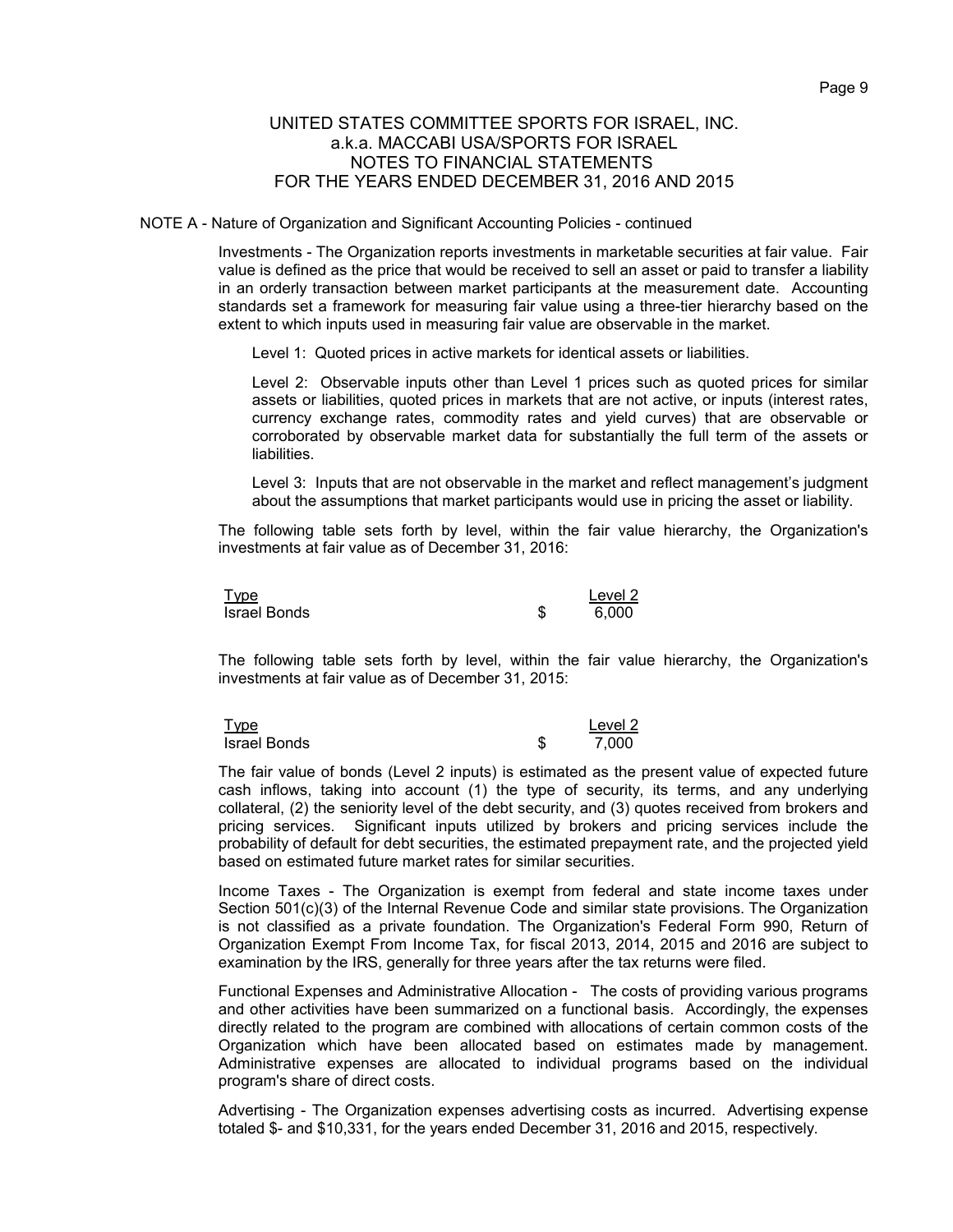### NOTE A - Nature of Organization and Significant Accounting Policies - continued

Recently Issued Accounting Standards - On August 18, 2016, the FASB issued ASU 2016-14 (Topic 958): Presentation of Financial Statements of Not-for-Profit Entities ("Update"). The Update reduces the number of net asset classes from three to two, those with donor restrictions and those without, requires all nonprofit organizations to report expenses by nature and function and improves information presented in financial statements and notes that is useful in assessing a not-for-profit's liquidity, financial performance, and cash flows. The amendments in this Update are effective for annual financial statements issued for fiscal years beginning after December 15, 2017, and for interim periods within fiscal years beginning after December 15, 2018. Early application of the amendments in this Update is permitted. The Organization is currently in the process of determining the impact of the new standard, and has not elected to early implement the amendments.

### NOTE B - Promises to give

Promises to give are expected to be received as follows as of December 31:

|                                                                     | 2016                                        |    | 2015                                  |
|---------------------------------------------------------------------|---------------------------------------------|----|---------------------------------------|
| Receivable in less than one year<br>Receivable in one to five years | \$<br>121,150<br>206,020                    | S. | 269,500<br>231,190                    |
| Total<br>Less allowance for uncollectible promises to give          | 327,170<br>(105,394)                        |    | 500,690<br>(75,894)                   |
| Promises to give - net                                              | <u>221,776</u>                              |    | 424,796                               |
| NOTE C - Fixed Assets, net                                          |                                             |    |                                       |
|                                                                     | 2016                                        |    | 2015                                  |
| Computer equipment<br>Computer software<br>Equipment                | \$<br>54,793<br>51,718<br>17,948<br>124,459 | \$ | 54,793<br>51,718<br>17,948<br>124,459 |
| Less: accumulated depreciation                                      | (115, 509)                                  |    | (97,825)                              |
| Fixed Assets, net                                                   | \$<br>8,950                                 | \$ | 26,634                                |

Depreciation expense was \$17,684 and \$19,513 for the years ended December 31, 2016 and 2015, respectively.

#### NOTE D - Restrictions/Limitations on Net Assets

Temporarily restricted net assets consist of amounts received for the 20th Games and scholarships.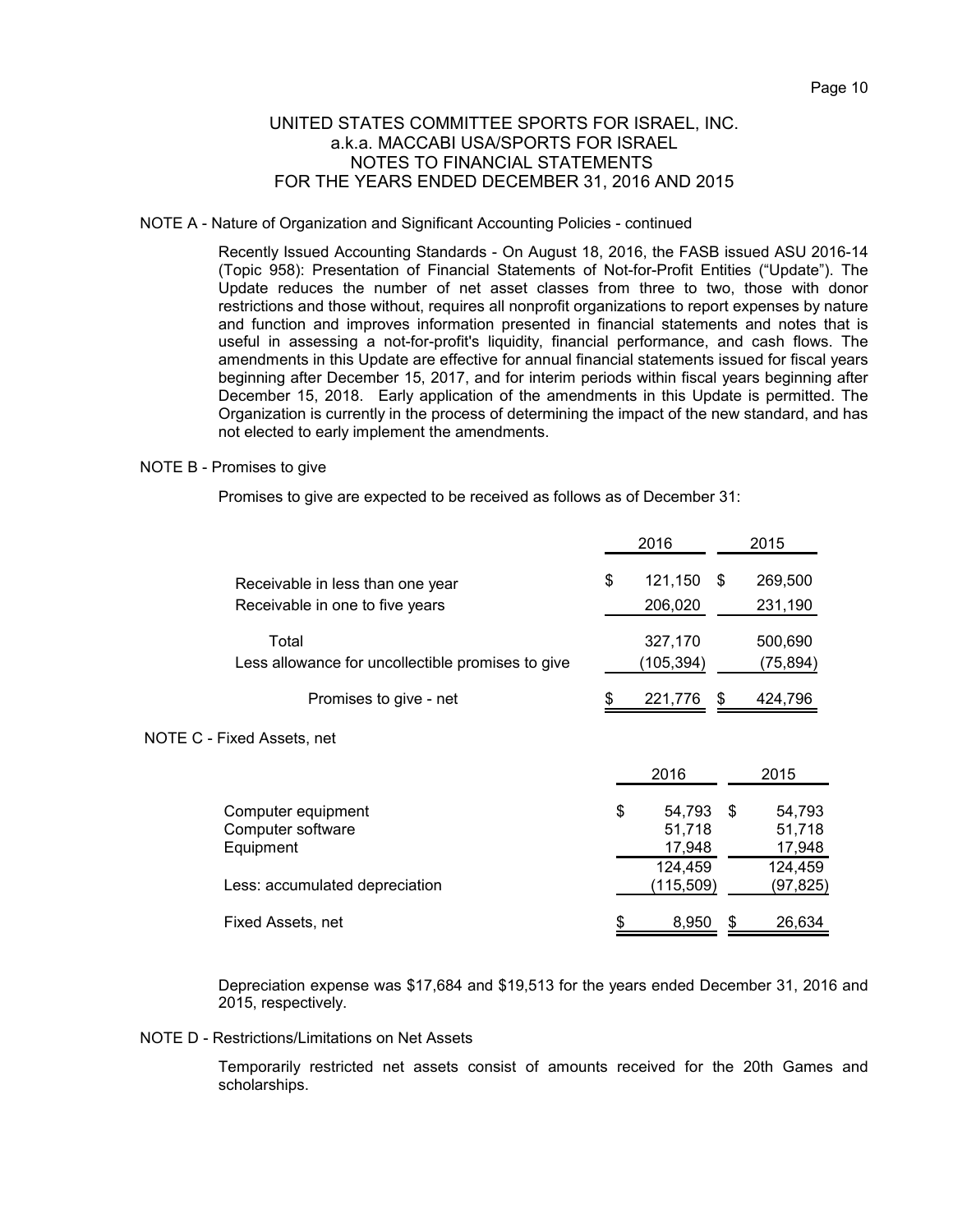#### NOTE E - Concentrations of Credit Risk

The Organization maintains bank accounts at several financial institutions. The accounts at each financial institution are insured by the Federal Deposit Insurance Corporation up to \$250,000. At December 31, 2016, the uninsured cash balance was approximately \$190,000.

#### NOTE F - Commitments

On September 5, 2014, the Organization entered into a new office lease, with a company owned by a board member. The term of the lease is effective December 1, 2014 through November 30, 2019, with payments commencing on December 1, 2015. The lease allows for an extension of an additional three years through November 2022. Monthly rent payments range from approximately \$3,400 to \$3,800 over the initial term of the lease.

As described, the lease agreement contains rent holidays and rent escalation clauses. Accounting principles generally accepted in the United States of America require rent expense to be recognized on a straight-line basis over the lease term. The difference between the rent due under the stated periods of the lease compared to that of the straight-line basis is recorded as deferred rent. At December 31, 2016, and 2015, deferred rent of \$27,078 and \$33,908, respectively, is included in accrued expenses in the statements of financial position.

Rent expense, including taxes and operating expenses, for the years ended December 31, 2016, and 2015 was \$48,670 and \$37,779, respectively.

Minimum annual rental commitments under the lease are as follows:

| Year Ending December 31, |   |         |
|--------------------------|---|---------|
| 2017                     | S | 42,538  |
| 2018                     |   | 43,813  |
| 2019                     |   | 41,261  |
|                          |   |         |
|                          |   | 127,612 |

#### NOTE G - Related Party Transactions

The Organization has common board members with the Endowment Fund of Maccabi USA.

During August and September 2016, the Organization borrowed approximately \$425,000 from the Endowment Fund of Maccabi USA in connection with two promissory note agreements. The Organization repaid the notes during 2016. Interest paid on these loans amounted to \$5,296 for the year ended December 31, 2016.

For the years ended December 31, 2016 and 2015, the Organization received grants and contributions from the Endowment Fund of Maccabi USA totaling \$279,150 and \$459,216, respectively. At December 31, 2015, promises to give included \$168,000 which represents the unpaid portion of contributions from the Endowment Fund of Maccabi USA.

Included in accounts receivable as of December 31, 2016 is \$6,703 due from the Endowment Fund of Maccabi USA. Included in accounts payable and accrued expenses as of December 2015 is \$18,697 due to Endowment Fund of Maccabi USA.